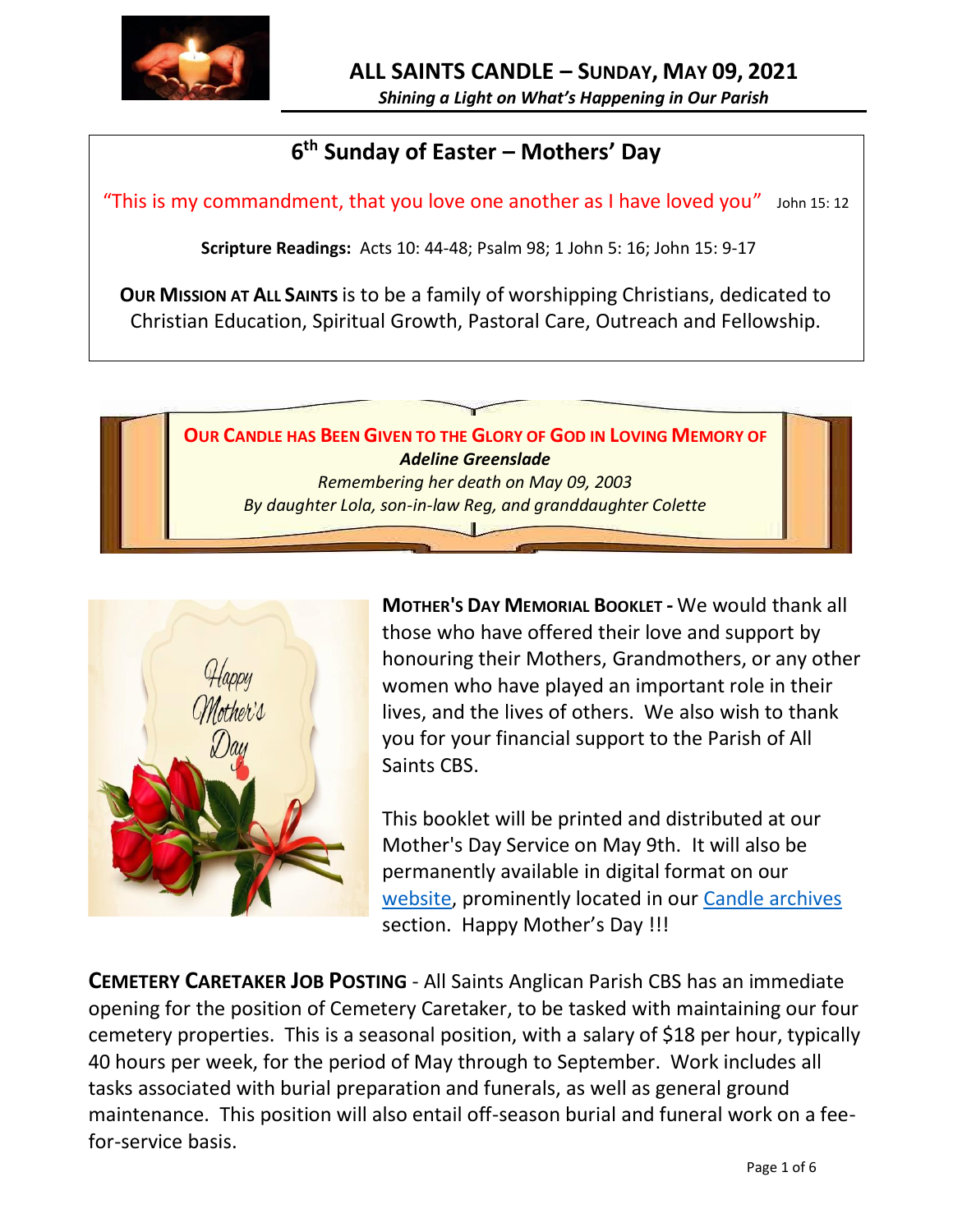The applicant must be compassionate, and treat all persons with dignity, and would be required to use discretion when dealing with the affairs of the Parish. The applicant must hold a valid Class 5 driver licence, be capable of operating a variety of powered lawn equipment, operate a mini-backhoe, and various gardening and cemetery maintenance tools. This position requires a variety of continuous physical tasks including bending, kneeling, and lifting items up to 50 pounds. The applicant must have a vehicle with the ability to tow a utility trailer. Mileage will be paid to the caretaker for any pre-approved travel utilizing their personal vehicle. The applicant must provide a certificate of conduct prior to hire.

Please deliver your resume to our office at 419 Conception Bay Highway, addressed to the "Chair of Cemetery Committee". Alternately, you may email your resume to cemetery@allsaintsparish.ca.

**TURKEY COLD-PLATE TAKEOUT DINNERS -** Our All Saints ACW team will be



selling *Turkey Cold Plates and Dessert* on Thursday, May 27th in our downstairs Parish Hall. Cost is just \$12 per plate, and must be paid for by cash or cheque only. You can place your order by calling *Enid at 682-9367, Dot at 834-5052, or Barb at 834-4795*. The deadline for placing your orders will be

May 24th. Orders may be picked up in the downstairs Parish Hall auditorium between 11:30am and 1:30pm on May 27th.

**ACW HOMEMADE QUILT LOTTERY** - Our ACW ladies are holding a ticket lottery on a



beautiful quality *Hand-Made Quilt*, valued at \$500. There are only 1000 tickets available, and they are selling for just \$1 each. You can request your tickets by calling *Enid at 682-9367, Dot at 834-5052, or Barb at 834-4795*. As part of our Fall Fair activities, the lucky ticket will be drawn on Thursday, *October 14, 2021*. We ask that if you can, please support the

wonderful ministry of these hard-working ladies.

**RECTOR'S REFLECTIONS** - Where would we be without Mom? Let's face it, if it were not for our mothers, none of us would be here. When we were born chances are one of the first people to hold us was our mothers. Not only did Mom carry us for nine months, but she knows us inside out.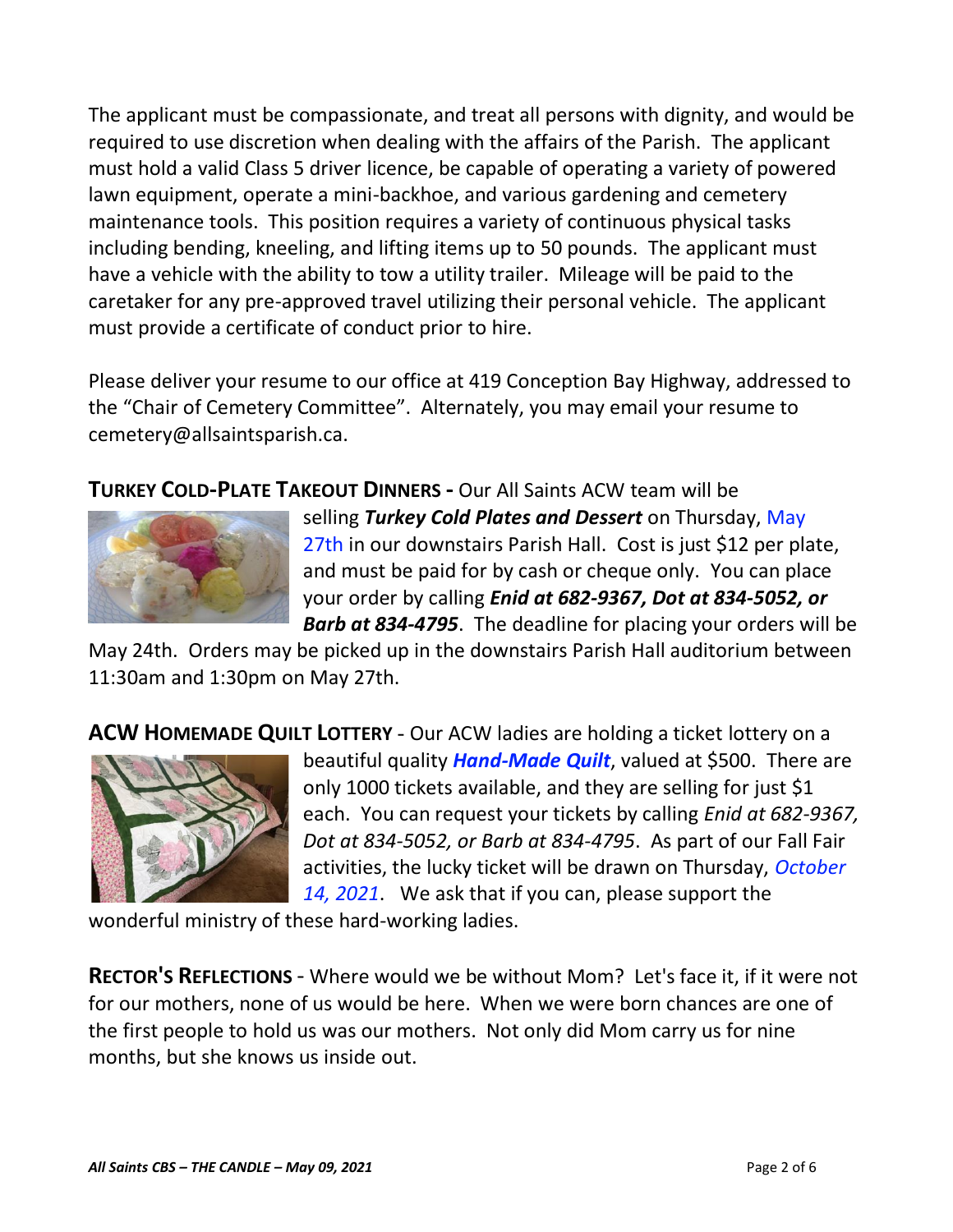Today is Mother's Day. This is the very special day that year we celebrate all Mothers (living and departed). We remember their love, nurturing, caring, gentleness and all the wonderful traits God has blessed them with.

I know my Mom Olive, who passed away, and my Wife Annette thank God for the privilege to be Mothers. In fact I am sure that all Mothers are thankful for the blessing of children. Likewise, those children who have Godly Mothers that have raised them in the Faith and continue to pray for them daily are blessed indeed.

So today on this Mother's Day remember to thank your Mom for all she has done for you remembering that without her you would not be here.

God Bless, Wayne+

**PWRDF** is now accepting donations to support India as it struggles with the current COVID-19 outbreak. While Canada faces its own challenges and grief over COVID-19, the images and stories of mass deaths, black market oxygen tanks, and parking lot crematoria are shocking and heartbreaking.

How you can help: Please keep the people of India in your prayers. To give online, please [click here.](https://interland3.donorperfect.net/weblink/WebLink.aspx?name=E344492QE&id=29) You may also donate over the phone by calling Donor Relations Officer Mike Ziemerink at 416-822-9083, or leave a voicemail toll-free at 1-866-308- 7973 and we will return your call. Or send a cheque with "COVID India Response" in the memo field to PWRDF, 80 Hayden St. Toronto, Ontario, M4Y 3G2.

**DO WE HAVE YOUR EMAIL ADDRESS?** - Now, more than ever, email is becoming one of the safest and quickest ways for our Parish to keep you informed. We would love to have your email address so that we may include you in our email bulletins and information notices. Please email it to [communications@allsaintsparish.ca,](mailto:communications@allsaintsparish.ca?subject=eMail%20Address%20Update) or simply [click here](http://allsaintsparish.ca/email_updates) to complete our online registration form.

**PRE-RECORDED SERVICES ARE NOW ONLINE** – In our efforts to keep you up to date with all that is happening in our Parish, please visit our website at [allsaintsparish.ca,](http://allsaintsparish.ca/) or simply [click here](http://allsaintsparish.ca/recorded-church-services) to view our pre-recorded services.

**ALL SAINTS IS OPEN FOR LIVE SERVICES –** We have resumed live services in our Church, and we ask that you take the time to read the complete Diocesan guidelines by clicking [here.](http://allsaintsparish.ca/document_library/COVID-19/210324%20COVID-19%20Revised%20Alert%20Level%202%20effective%20March%2027%202021.pdf) Below is brief summary: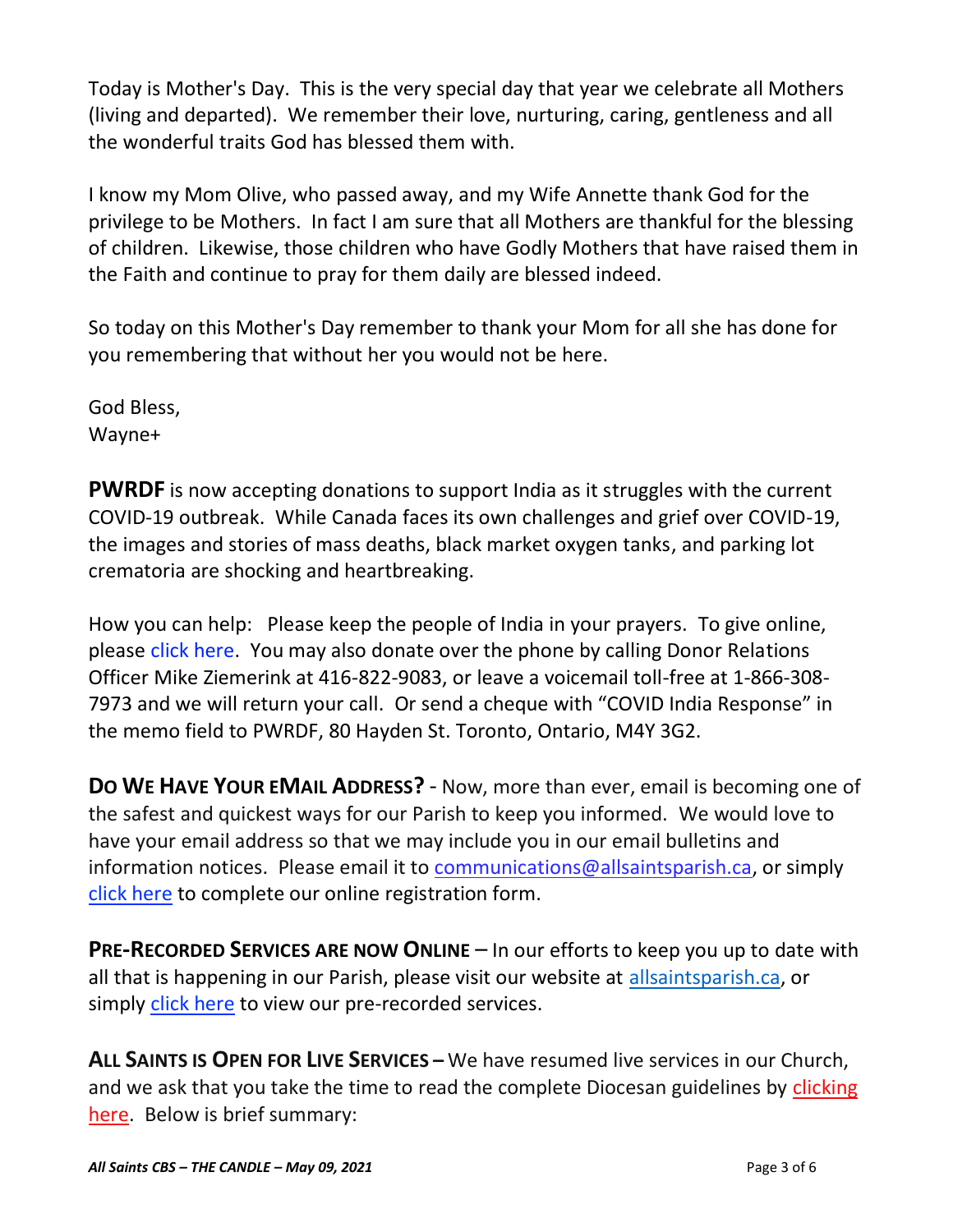the "Many Members - [One Body" \(MMOB\)](https://anglicanenl.net/home/wp-content/uploads/2021/02/Many-Members-One-Body-February-2021.pdf) guidelines document. This includes meetings of Vestry, ACW, Men's Fellowship, Bible Study, etc… • All attendees MUST pre-register for ANY gathering. You may do so online by

• Our Parishes has resumed operations based on February 01, 2021 version of

- [clicking here,](http://allsaintsparish.ca/covid-pre-registration-form) or you may call our Parish Office at 834-4501
- The maximum capacity at indoor gatherings is 100
- People may share a pew with any of their 20 consistent close contacts
- Masks must be worn at all times at all indoor gatherings, except to consume the Eucharist, or by a speaker or solo performer.
- During a 60-minute service, there can only be a maximum of 30 minutes of singing by a soloist or choir. The congregation is only permitted to sing one hymn, which must be just prior to exiting.
- Virtual or curb-side drop-off fundraising may resume with a maximum of 50 volunteers in the building

**AGM** - Vestry has reinstated the Church Re-Opening Taskforce Team to develop a COVID safe plan to host our Annual General Meeting (AGM). If approved by Vestry, it will then be forwarded to the Diocese for their review, and hopefully their approval. We will keep you advised of any updates. This team will continue their planning utilizing virtual team meetings.

**SPONSORING 'THE CANDLE'** - We would like to remind Parishioners and Friends that you may sponsor our weekly bulletin, **'***THE CANDLE***'**, and have it dedicated in memory of a loved one. Your personal tribute will be prominently posted on the Bible graphic located at the top of the front

page, and your kind donation of \$25 would be greatly appreciated. Additionally, you can honor a loved one by posting your favourite picture, along with a memorial verse, and your kind donation of \$50 for this full-page tribute is greatly appreciated. A paper copy of '*THE CANDLE*' is distributed at all Sunday services, and a digital copy is permanently archived on our Parish website at [allsaintsparish.ca](http://allsaintsparish.ca/thecandle.html)

**2021 CHURCH OFFERTORY ENVELOPES** - Because all Churches and buildings currently must remain closed to the general public, if you have not yet picked up your 2021 offertory envelopes, please continue using those from 2020, and simply place them in our mail drop-slot, which is located at the top of the stairs, just to the left of



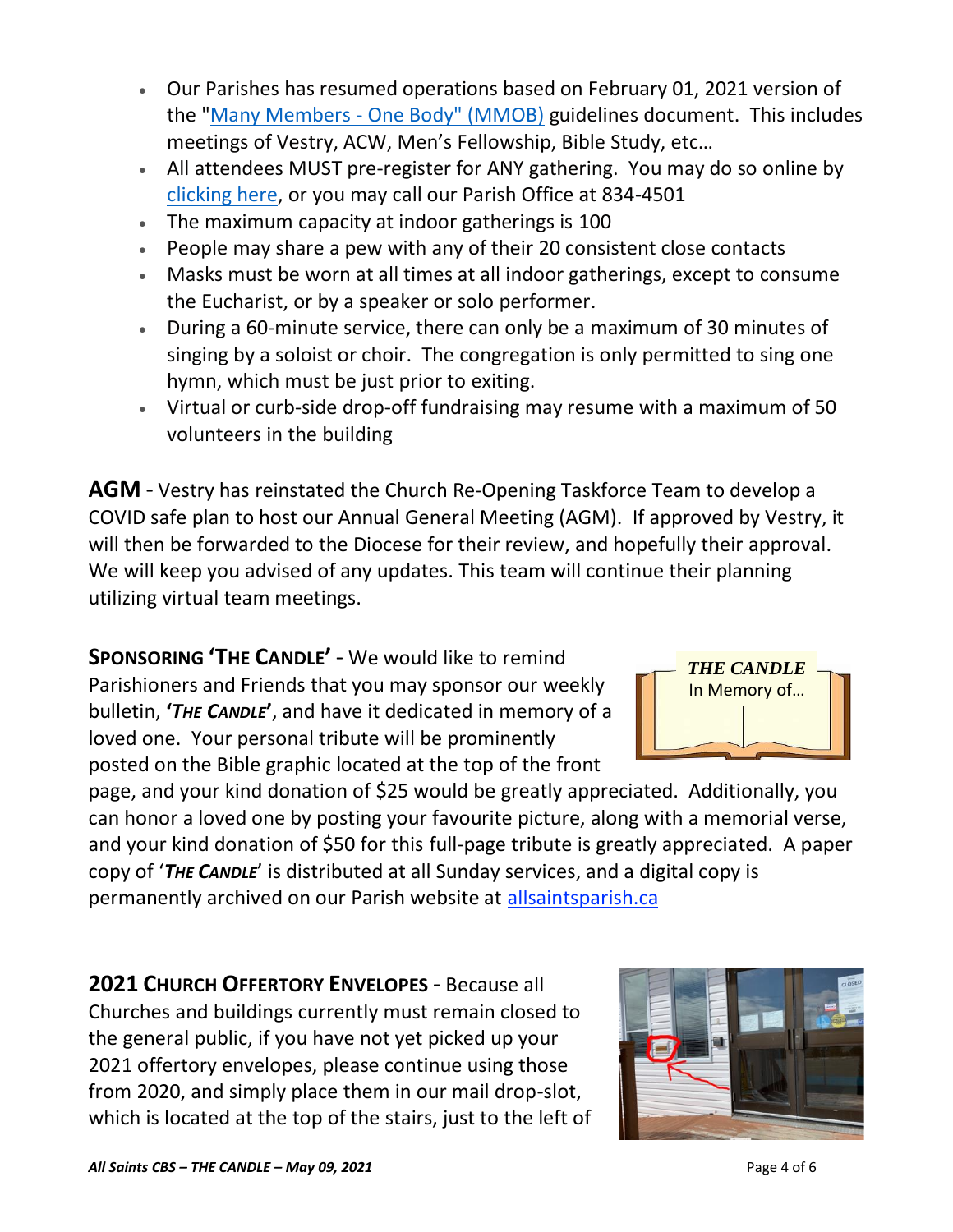the main entrance of our Parish Hall. If you do not have any envelopes, please simply use a plain white envelope, and write your name and envelope number (if you know it) on the outside, and then drop it in the drop-slot.

You may also e-Transfer your offering using your banking or credit union eInterac service simply by emailing it to [donations@allsaintsparish.ca.](mailto:donations@allsaintsparish.ca) And of course, we always encourage you to consider signing up for our eGivings program which automatically deposits your offering at whatever interval you choose and are comfortable with. Please [click here](http://allsaintsparish.ca/egiving-online-information-form) to register your eGivings online, or simply go to our website and follow the eGiving notes. If you have [any](https://wfsites-to.websitecreatorprotool.com/870a5dd5.com/Admin/%7BSK_NODEID__22939341__SK%7D) questions, please email your Finance Team at [finance@allsaintsparish.ca,](mailto:finance@allsaintsparish.ca) or call our Office at 834-4501.



**KIDS CORNER** is our resource area for a variety of Christian Youth Education activities. If you would like to be a part of this exciting Ministry, please let us know by clicking [here.](http://allsaintsparish.ca/index.html#comments) Stay tuned for a new craft activity each Sunday....

**FLIPPER DINNER** - Topsail United Church Men's Club will be holding a takeout Flipper Dinner on Monday May 24 from 4:30 until 6:00pm. Tickets are \$25 and must be paid for in Advance. No tickets sales at the Door. Tickets are available by calling the church office at 834-4567. Due to COVID-19, social distancing must be maintained during pick up. There will be no ticket sales after May 19.

## **IN MEMORIAM – GENERAL FUND**

- In loving memory of *Cyril Fitzgerald* from Lew & Katie Brown
- In loving memory of *Eric Taylor* from Charles & Fannie Taylor
- In loving memory of *Jeffrey Rideout*, remembering his death May 15, 1997 by Mom and Dad
- In loving memory of *Lillian Jefford* from Charles & Fannie Taylor
- In loving memory of Mom, *Agnes Snow*, remembering her death December 18, 2020 - by The Snow Family and Charlie Barnes
- In loving memory of Son, *Gordon Dawe*, remembering his birthday May 9<sup>th</sup> from Mother